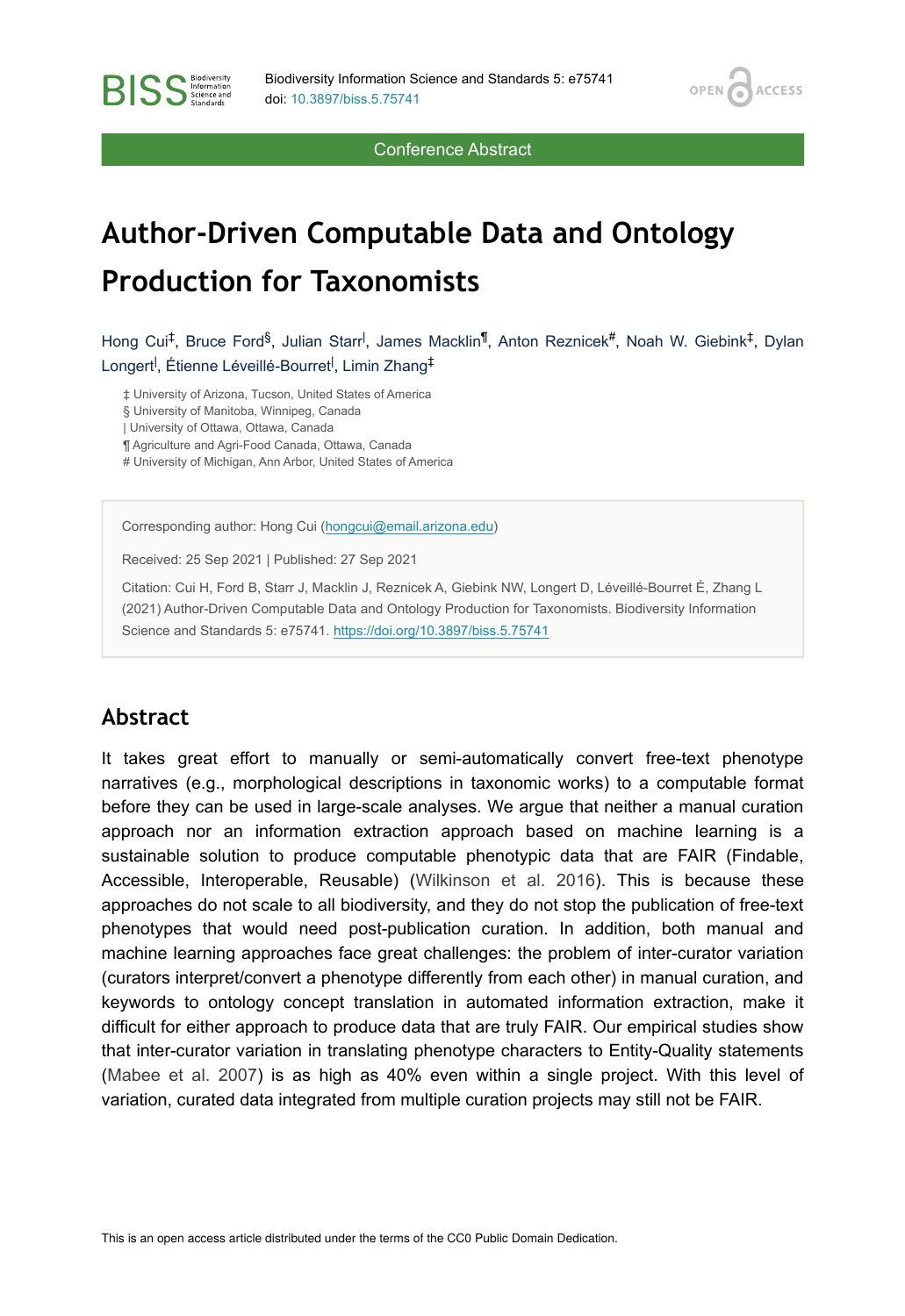The key causes of this variation have been identified as semantic vagueness in original phenotype descriptions and difficulties in using standardized vocabularies (ontologies). We argue that the authors describing characters are the key to the solution. Given the right tools and appropriate attribution, the authors should be in charge of developing a project's semantics and ontology. This will speed up ontology development and improve the semantic clarity of the descriptions from the moment of publication. In this presentation, we will introduce the Platform for Author-Driven Computable Data and Ontology Production for Taxonomists, which consists of three components:

- 1. a web-based, ontology-aware software application called 'Character Recorder,' which features a spreadsheet as the data entry platform and provides authors with the flexibility of using their preferred terminology in recording characters for a set of specimens (this application also facilitates semantic clarity and consistency across species descriptions);
- 2. a set of services that produce RDF graph data, collects terms added by authors, detects potential conflicts between terms, dispatches conflicts to the third component and updates the ontology with resolutions; and
- 3. an Android mobile application, 'Conflict Resolver,' which displays ontological conflicts and accepts solutions proposed by multiple experts.

<span id="page-1-0"></span>

Fig. [1](#page-1-0) shows the system diagram of the platform.

System diagram for the author-driven computable data and ontology development platform.

The presentation will consist of:

- 1. a report on the findings from a recent survey of 90+ participants on the need for a tool like Character Recorder;
- 2. a methods section that describes how we provide semantics to an existing vocabulary of quantitative characters through a set of properties that explain where and how a measurement (e.g., length of perigynium beak) is taken. We also report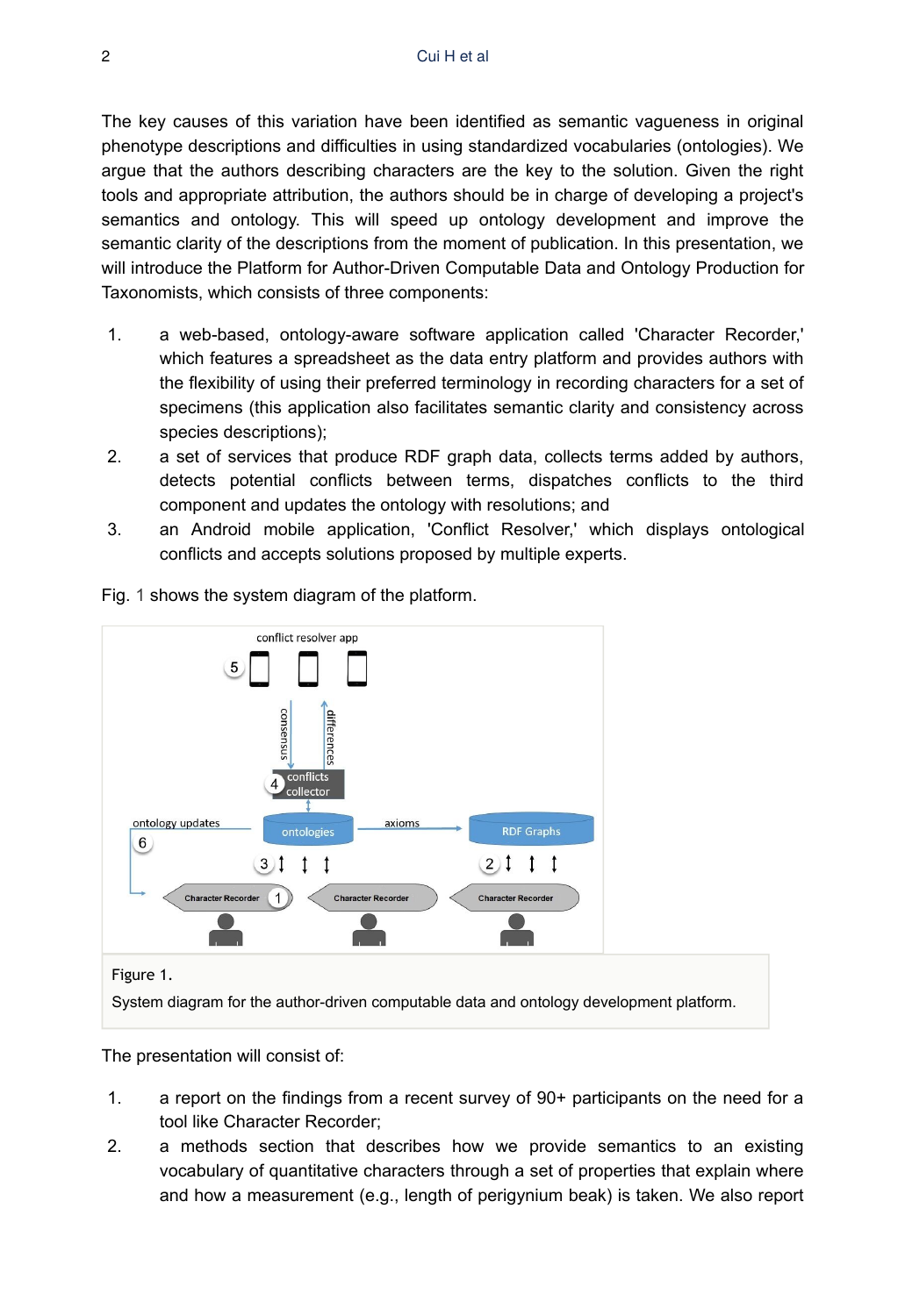on how a custom color palette of RGB values obtained from real specimens or high-quality specimen images, can be used to help authors choose standardized color descriptions for plant specimens; and

3. a software demonstration, where we show how Character Recorder and Conflict Resolver can work together to construct both human-readable descriptions and RDF graphs using morphological data derived from species in the plant genus *Carex* (sedges). The key difference of this system from other ontology-aware systems is that authors can directly add needed terms to the ontology as they wish and can update their data according to ontology updates.

The software modules currently incorporated in Character Recorder and Conflict Resolver have undergone formal usability studies. We are actively recruiting *Carex* experts to participate in a 3-day usability study of the entire system of the Platform for Author-Driven Computable Data and Ontology Production for Taxonomists. Participants will use the platform to record 100 characters about one *Carex* species. In addition to usability data, we will collect the terms that participants submit to the underlying ontology and the data related to conflict resolution. Such data allow us to examine the types and the quantities of logical conflicts that may result from the terms added by the users and to use Discrete Event Simulation models to understand if and how term additions and conflict resolutions converge.

We look forward to a discussion on how the tools (Character Recorder is online at [http://](http://shark.sbs.arizona.edu/chrecorder/public) [shark.sbs.arizona.edu/chrecorder/public](http://shark.sbs.arizona.edu/chrecorder/public)) described in our presentation can contribute to producing and publishing FAIR data in taxonomic studies.

## **Keywords**

community ontology building, FAIR, taxonomic descriptions, survey, software, ontologyaware data editor, conflicts in ontology, mobile application, Character Recorder, Conflict Resolver

#### **Presenting author**

Hong Cui

## **Presented at**

TDWG 2021

# **Funding program**

Advances in Biological Informatics of U.S. National Science Foundation (NSF)